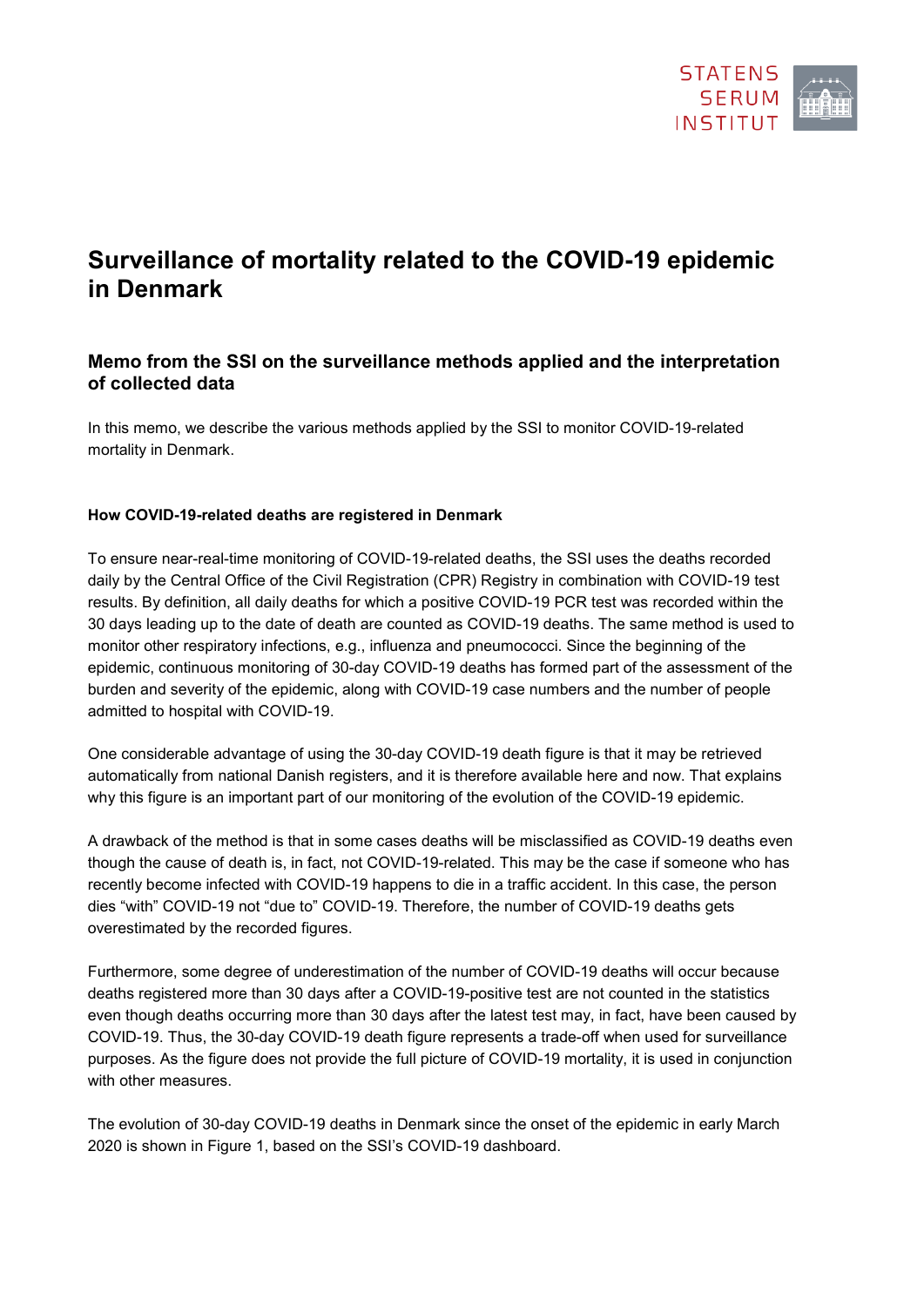



**Figure 1.** Evolution of 30-day COVID-19 deaths in Denmark since the beginning of the epidemic in March 2020. From the SSI's COVID-19 dashboard (updated 16 February 2022).

## **Officially registered COVID-19 deaths in the Danish Causes of Death Registry**

All deaths in Denmark are registered in the Causes of Death Registry, administered by the Danish Health Data Authority (HDA). Deaths are registered on a Cause of Death Certificate based on specific medical assessment of the cause of death. Even so, the figures carry some measure of uncertainty as it may be difficult to accurately identify the primary cause of a death. Frequently, several causes contribute to death, particularly if the deceased person already had one or more underlying diseases which is often the case with rising age. In these cases, COVID-19 will often have played an important part in the death, but the relative importance of COVID-19 and the other diseases may be difficult to assess. Therefore, the notification of the primary and any contributory causes of death is often based, in part, on the physician's judgement.

The completed cause of death certificates are sent to the Danish Health Data Authority (HDA) for validation, after which each death is registered in the Causes of Death Registry. The process typically takes a few weeks, but may in some cases take longer to complete.

The HDA figures describing COVID-19 deaths are in some cases more accurate than the automated register data extractions, but, in contrast, these data are available almost immediately. To ensure nearreal-time registration, 30-day COVID-19 death figures have been used since the beginning of the epidemic, thereby providing important information about its evolution.

**Increasing share of deaths "with" COVID-19 after the spreading of the Omicron variant**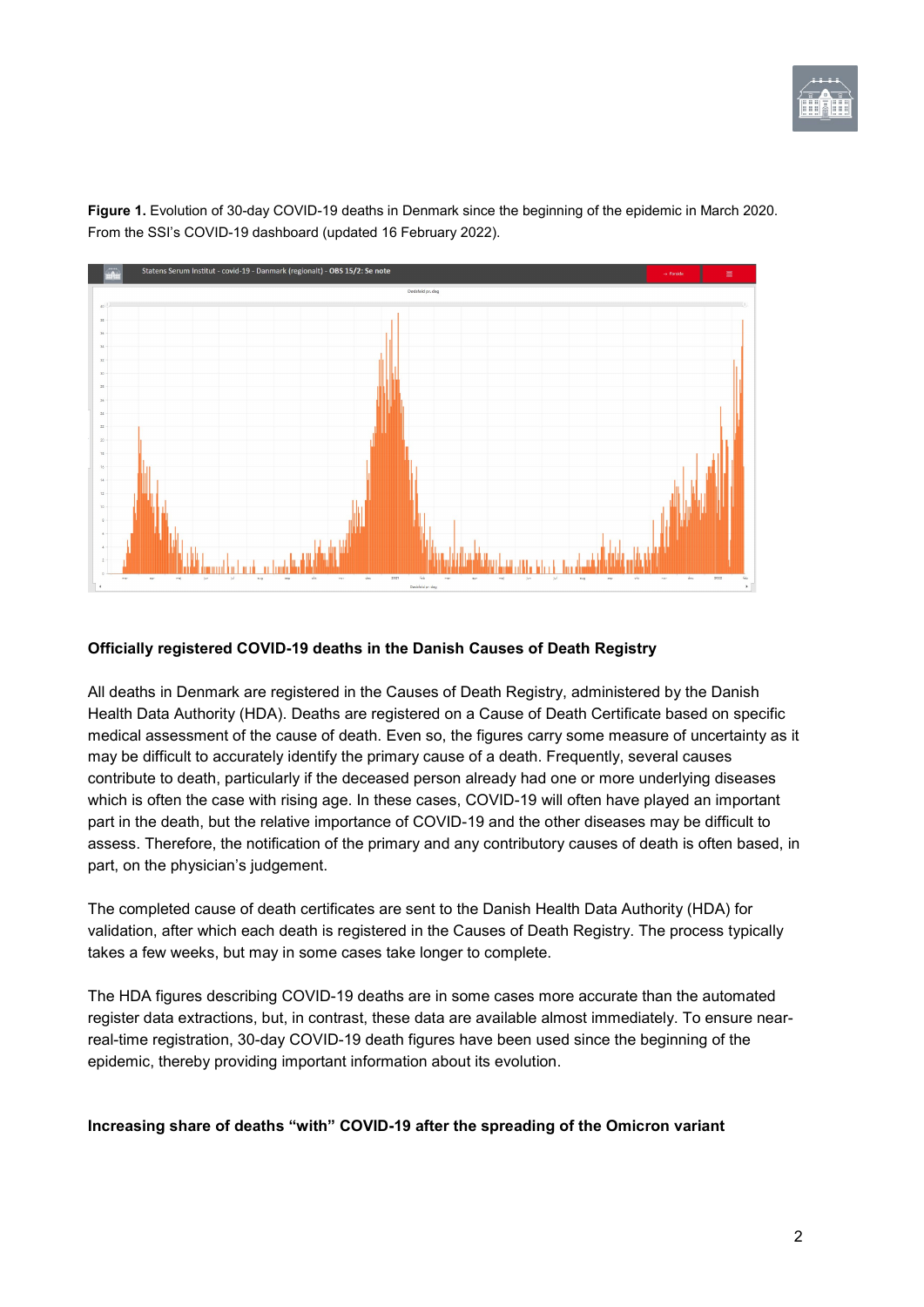

However, the character of COVID-19 infectivity and morbidity have changed during the spread of the new Omicron variant and the advancement of booster vaccination efforts in Denmark as from late 2021. As the population has experienced a rise in cases, many of which are less serious than previously, a rise is also seen in the proportion of deaths that are incorrectly recorded as having occurred "due to" COVID-19 rather than "with" COVID-19. Therefore, the daily figures describing 30-day COVID-19 deaths will become less accurate than previously.

To assess the proportion of persons registered by surveillance who happened to die "with" COVID-19 rather than "due to" COVID-19, the SSI in collaboration with the PandemiX Centre at Roskilde University (RUC) have performed some probability calculations based on the weekly number of deaths and the incidence of COVID-19 community transmission. The analysis presupposes that all individuals in the group have the same probability of testing positive and the same probability of dying during the course of the period - or, as a minimum, that the two figures are independent. Younger (0-39-year-olds), e.g., have approx. 20% probability of testing positive in the period and a very limited probability of death, whereas elderly people (65+ years) only have approx. 2.5% probability of testing positive but a markedly higher risk of death. Therefore, the analysis needs to be conducted separately for each age group. For practical reasons, we selected the age groups 0-19, 20-39, 40-59, 60-69, 70-79 and 80+ years for the analysis. The age-specific 30-day incidence of having a positive COVID-19 test was collected from the SSI's weekly reports as were the weekly age-specific data on the number of deaths among test-positive persons. The total number of weekly age-specific deaths was collected from the SSI's contribution to the EuroMOMO mortality monitoring system, and we employ the standard EuroMOMO method to adjust for lag in the registration of deaths. Additional details about the methods used and about our interpretations may be ordered from the SSI and from the PandemiX Centre at Roskilde University.

Calculations show that, by the end of Week 6 in 2022, nearly 40% of all deaths that occurred within 30 days after a COVID-19-positive PCR test were deaths "with" COVID-19 not "due to" COVID-19, Figure 2. Before the spreading of the Omicron variant, this share was only 10%-20%. Thus, the 30-day COVID-19 death figure increasingly overestimates the number of deaths "due to" COVID-19, whereas the true number of COVID-19 deaths is only increasing slightly despite surging COVID-19 case numbers caused by community transmission with the Omicron variant.

**Figure 2.** Probability calculation of the weekly number of deaths "with" and "due to" COVID-19 (top panel), and the share of deaths not related to COVID-19 (bottom panel), from Week 46 2021 to Week 6 2022. The calculation was made by the PandemiX Centre, RUC and EuroMOMO, SSI.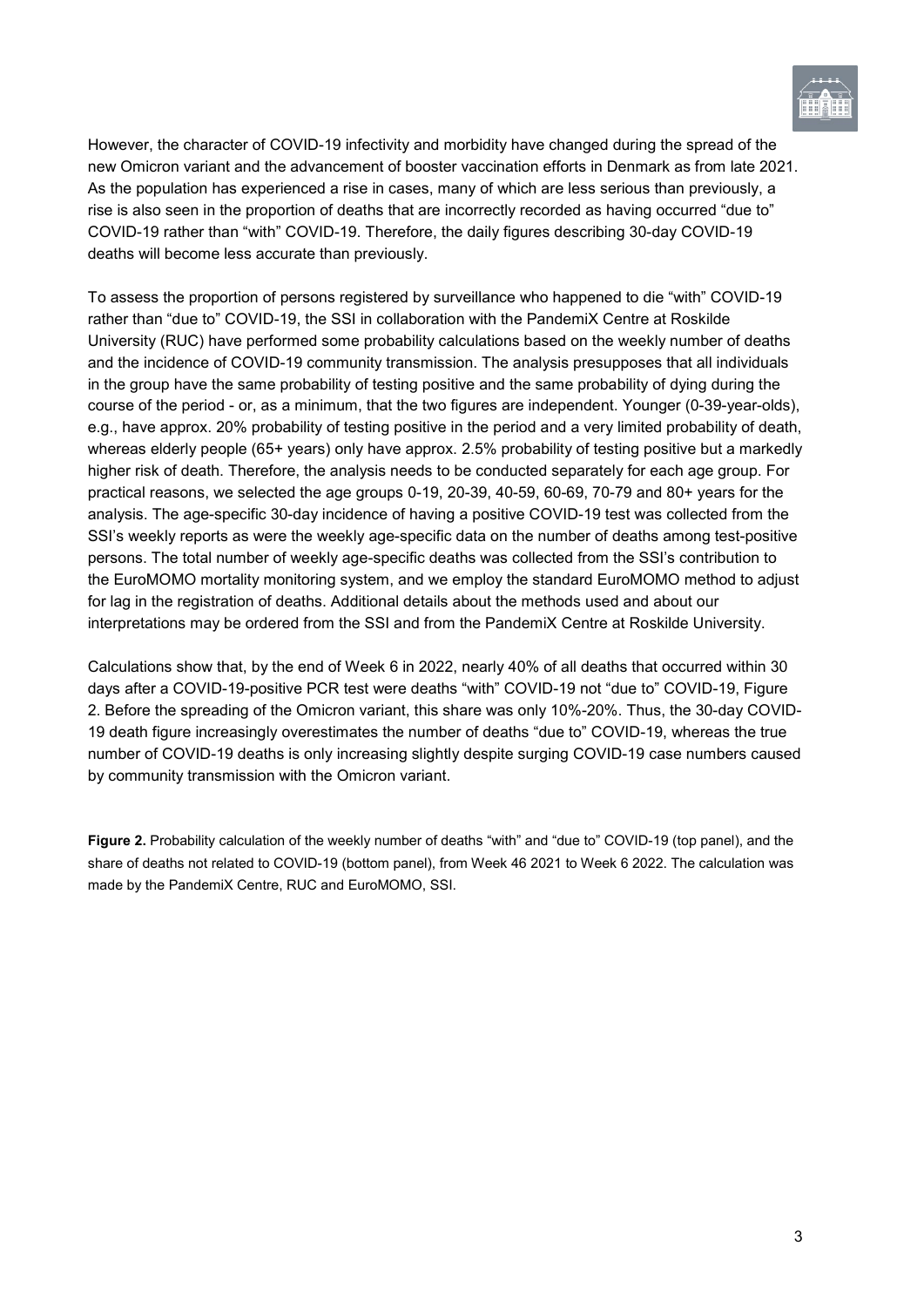



### **COVID-19 mortality validated by death certificates**

A review of COVID-19 deaths based on death certificates registered in the Danish Causes of Death Registry shows a similar picture of an increasing proportion of deaths "with" COVID-19, not "due to" COVID-19, since the beginning of 2022. The review includes deaths for which the death certificate stated one of the following ICD-10 diagnostic codes as the cause of death: a) COVID-19 infection with no details about localisation; b) COVID-19 severe acute respiratory syndrome; c) Corona virus infection, unspecified; d) Covid-19, Virus identified, and e) COVID-19, Virus not identified.

As shown in Figure 3, the proportion of all 30-day COVID-19 deaths (the red line) assessed to have occurred "with" COVID-19 has followed an increasing trend since early 2022. In contrast, the number of deaths occurring "due to" COVID-19 has remained largely stable. Even so, some uncertainty exists around the past few weeks as a considerable share of death certificates are still lacking.

Before the spread of the Omicron variant, a generally high level of agreement was noted between 30 day COVID-19 deaths and deaths recorded in the Causes of Death Registry, Figure 4. This does no longer apply so well, however, for the period January-February 2022, when Denmark has witnessed another comprehensive wave of COVID-19 infection, particularly among elderly citizens.

Therefore, in the present situation with high transmission levels of the Omicron variant, it is important to also consider the death figures published by the Causes of Death Registry when assessing the burden and severity of the COVID-19 epidemic.

**Figure 3.** Deaths "due to" and "with" COVID-19 based on death certificates, from Week 51 2021 to Week 6 2022, compared with 30-day COVID-19 deaths (red line). Reports from the Danish Causes of Death Registry (CDR), the Danish Health Data Authority and the SSI.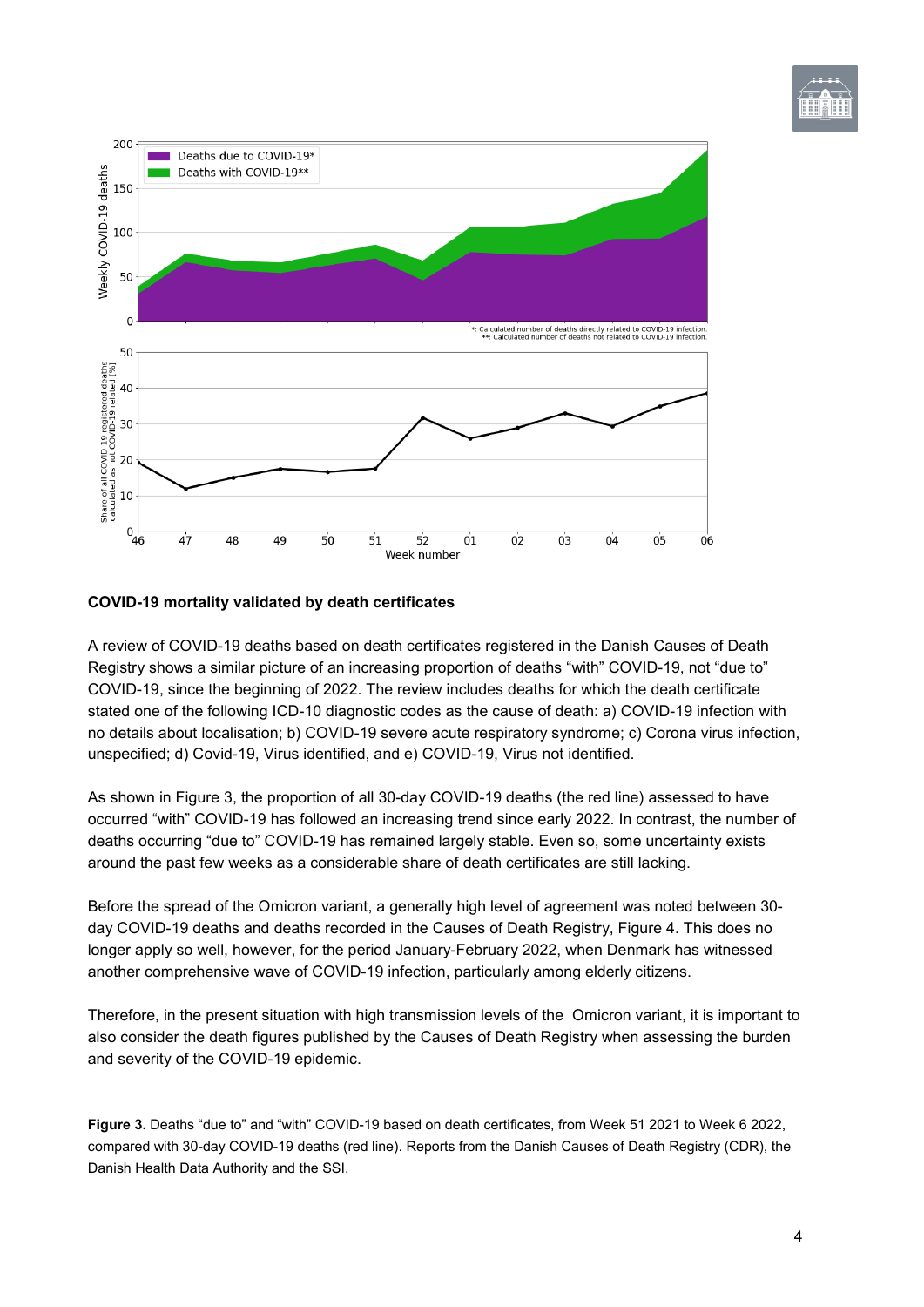



**Figure 4.** Deaths "due to" and "with" COVID-19 based on death certificates, from March 2020 to February 2022, compared with 30 COVID-19 deaths (red line). Reports from the Danish Causes of Death Registry (CDR), the Danish Health Data Authority and the SSI.



**Overall excess mortality is another measure of the severity of the COVID-19 epidemic**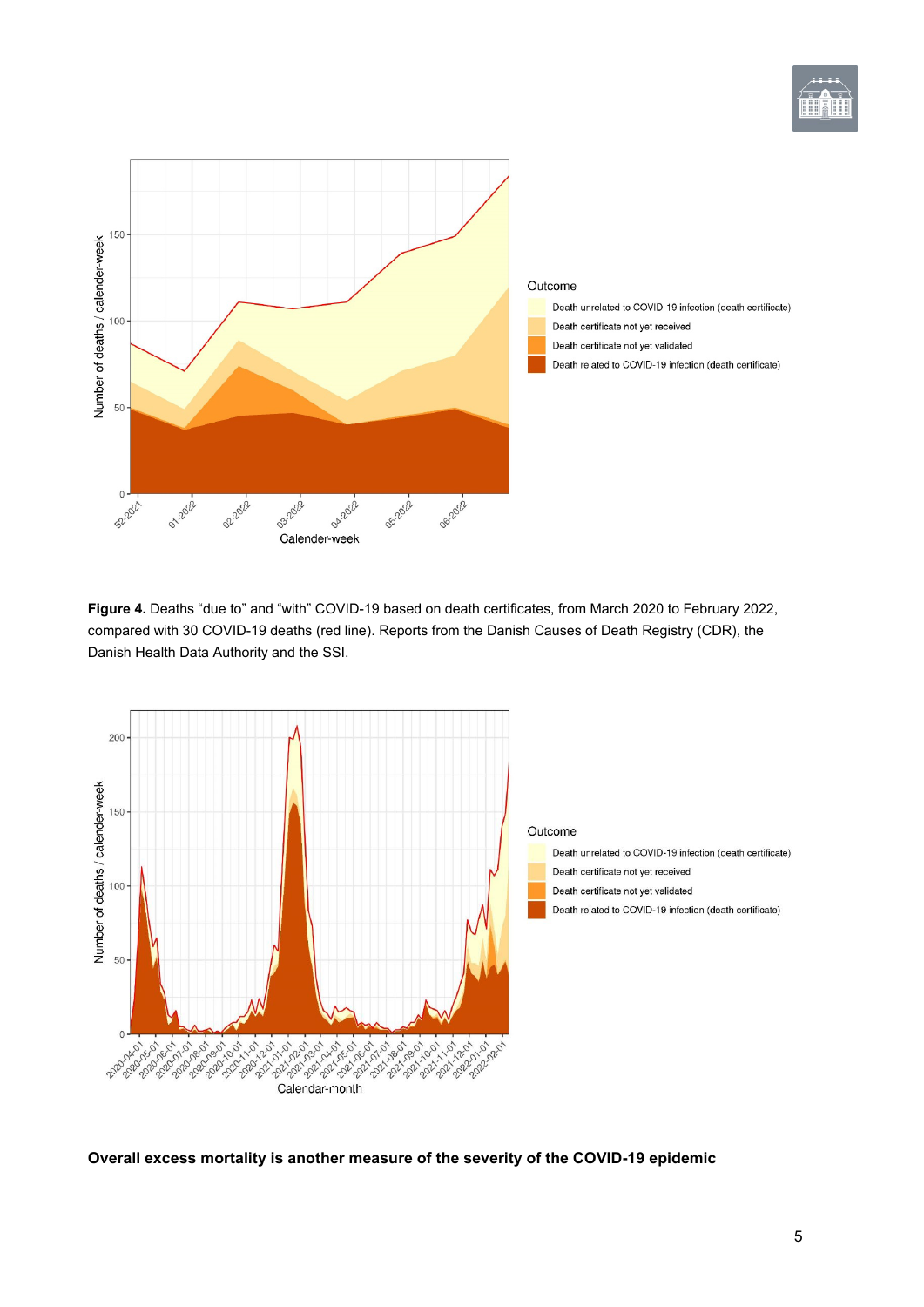

An additional and very robust measure used to gauge COVID-19-related mortality is analyses of total excess mortality in the population. This method is independent of testing activity, diagnostic codes, etc. The SSI operates the EuroMOMO mortality monitoring programme, which presents estimates of weekly excess mortality in Denmark and 26 other European countries.

Excess mortality figures show that in the last weeks of 2021, Denmark witnessed excess mortality among elderly people aged 75 years or more. This excess mortality was particularly pronounced from Week 49 2021 to Week 1 2022. From Week 2 2022 and onwards, the excess mortality has followed a declining trend in all age groups and is now approaching normal level, shown in Figure 5 and Figure 6. However, an early preliminary signal of an increasing excess mortality is again seen in Week 6 2022 among elderly aged 85 years and more. These most recent data should however be interpreted cautiously.

For more information about monitoring of mortality in Denmark, please see the SSI's website: [https://www.ssi.dk/sygdomme-beredskab-og-forskning/sygdomsovervaagning/d/overvaagning-af](https://www.ssi.dk/sygdomme-beredskab-og-forskning/sygdomsovervaagning/d/overvaagning-af-doedelighed)[doedelighed](https://www.ssi.dk/sygdomme-beredskab-og-forskning/sygdomsovervaagning/d/overvaagning-af-doedelighed)

You may also read more about monitoring of mortality in Europe at the website of EuroMOMO: <https://www.euromomo.eu/>

**Figure 5.** Total weekly all-caouse mortality in Denmark for all ages, 2021 through early February 2022. From EuroMOMO, SSI.



#### Total number of deaths the past year

**Figure 6.** Total weekly all-cause mortality in Denmark by age group, 2021 through early February 2022. From EuroMOMO, SSI.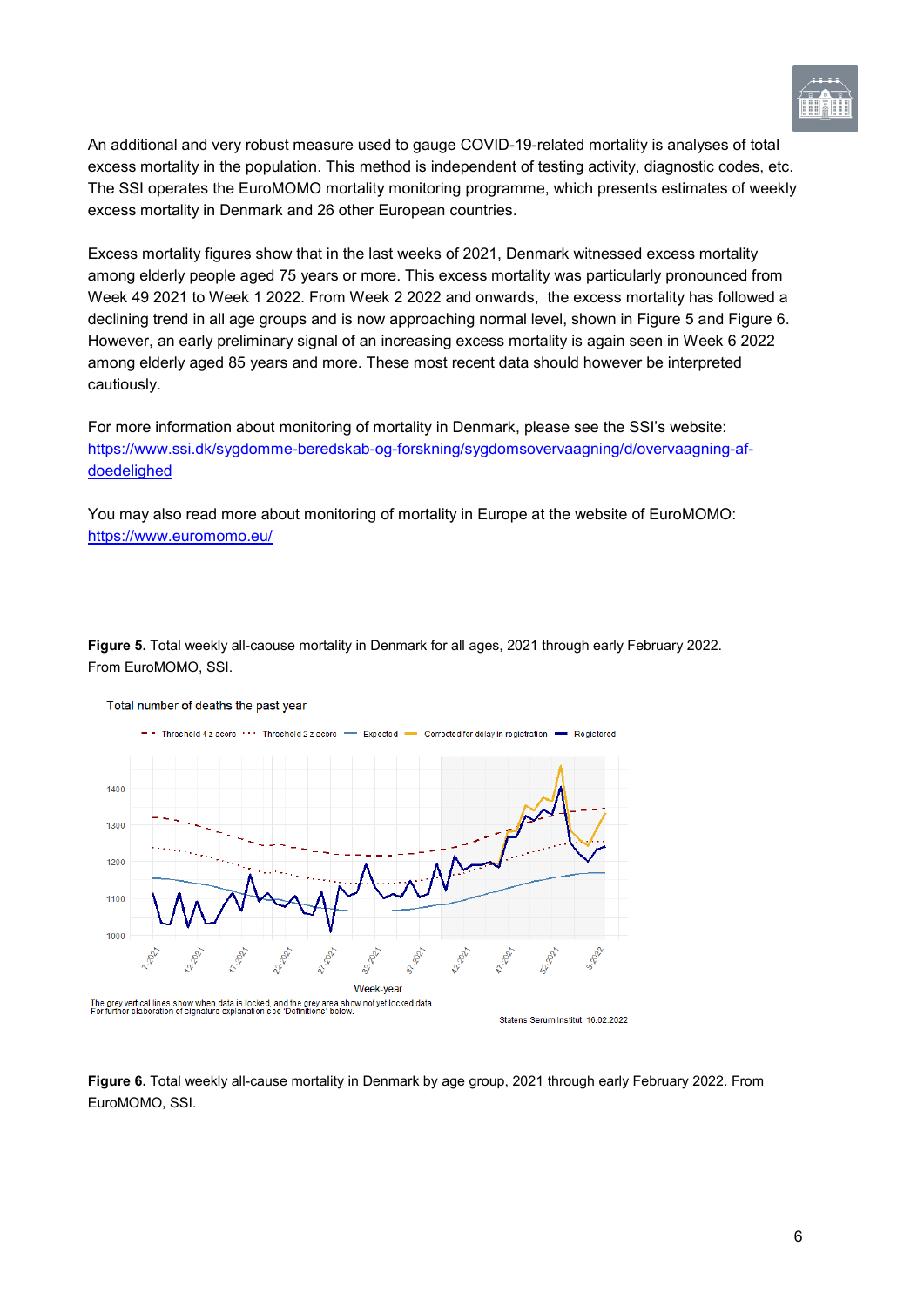

Total number of deaths the past year, divided into age groups



#### **Summary**

Assessing population mortality changes will always be associated with some measure of uncertainty. Various surveillance methods are used, each of which has advantages and drawbacks.

Until December 2021, the automated register data extractions of 30-day COVID-19 deaths have provided a fairly accurate picture, which has informed us of the burden and severity of the COVID-19 epidemic on a daily basis.

However, as the character of COVID-19 transmission and morbidity has changed following the spread of the Omicron variant and as vaccine-induced immunity has increased in the population in Denmark since late 2021, it has become increasingly important to also take into account the reports from the Causes of Death Registry as these afford us an opportunity to assess more accurately how many deaths are, in fact, due to COVID-19.

Vaccine immunity is less effective in protecting against COVID-19 infection than in protecting against severe disease and death. Therefore, a considerable increase has been observed in recent months in case numbers, but not in the number of COVID-19 patients admitted to hospital or the number of deaths. The data from the Causes of Death Registry presented here seem to confirm the calculated proportion s of deaths "due to" and "with" COVID-19, based on probability calculations provided by the PandemiX Centre at Roskilde University and the SSI.